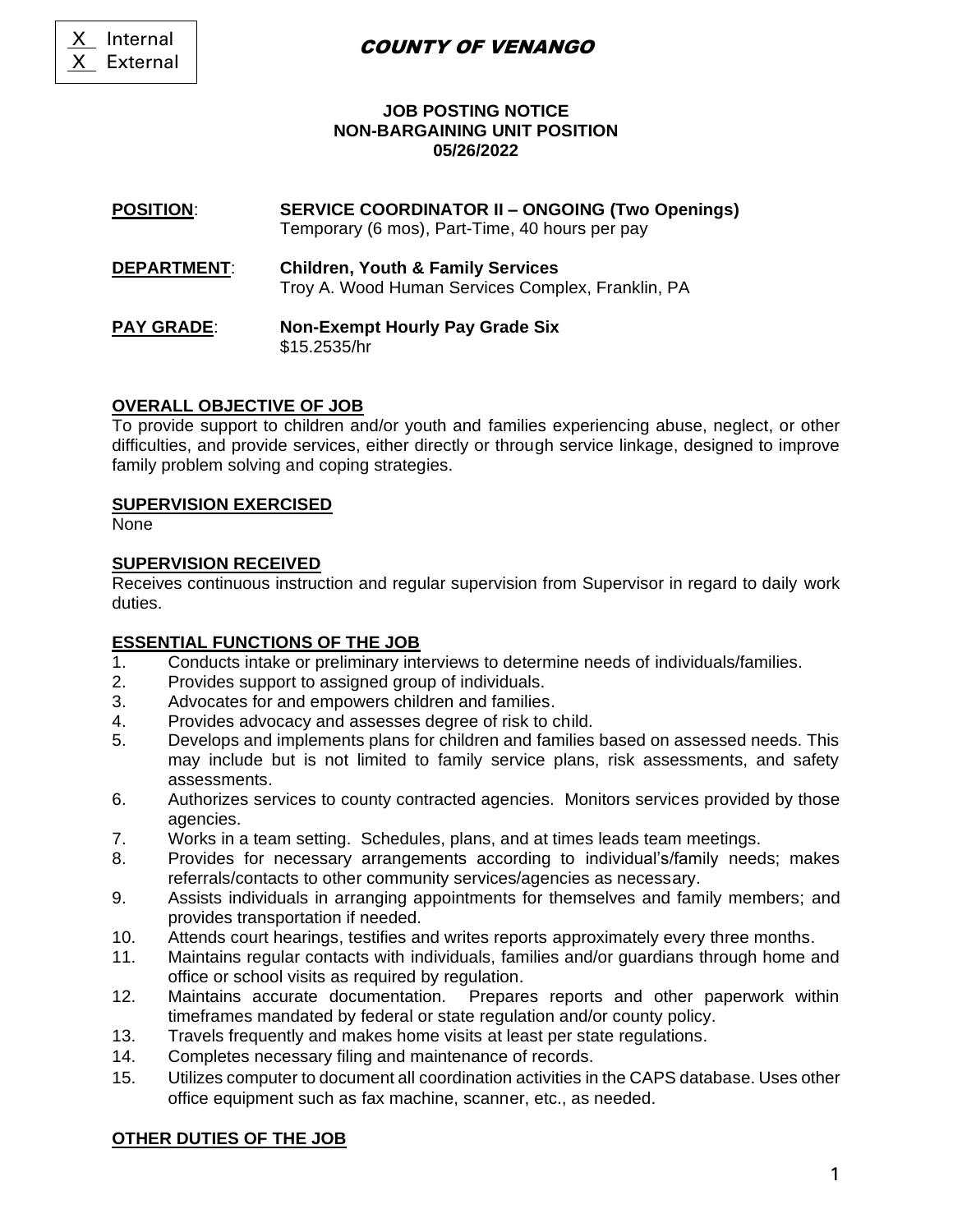# COUNTY OF VENANGO

- X Internal X External
	- 1. Attends staffing, training and other meetings as required.
	- 2. Attends certification trainings as required under Act 151 of the Child Protective Services Law, Title 23 PA, C.S. and Chapter 6.
	- 3. Performs other job-related work as required.

# **REQUIRED KNOWLEDGE, SKILLS AND ABILITIES**

- 1. Must be able to speak and understand the English language in an understandable manner in order to carry out essential job duties.
- 2. Must possess effective communication and interpersonal skills.
- 3. Must possess initiative and problem-solving skills.
- 4. Must possess ability to function independently, have flexibility and the ability to work effectively with individuals, families, co-workers and others.
- 5. Must possess ability to maintain confidentiality in regard to consumer information and records.
- 6. Must possess the ability to make independent decisions when circumstances warrant such action.
- 7. Must possess the technical knowledge of operating personal computers and other office equipment.
- 8. Must possess a valid Pennsylvania Driver's License and daily access to reliable transportation. Travel will be throughout the county to complete assessments, monitor conditions, and provide interventions in the individual's homes within the county.
- 9. Must understand and comply with all mandatory reporting requirements of CYS.
- 10. Must possess the principles and practices used in social service work, and the ability to apply those principles and practices within the scope of the position.
- 11. Must possess knowledge of social, economic and health problems and resources and be able to interact effectively with said resources on the individual's behalf.
- 12. Must possess the ability to conduct thorough, complete assessments using prescribed instruments and to determine the most appropriate, least restrictive level of care needed.
- 13. Must possess ability to plan and organize work and prepare adequate records and reports.
- 14. Must possess ability to practice organizational and stress management skills and to practice use of good judgment.
- 15. Must possess the ability to deliver and evaluate appropriate services to consumers and to monitor the effectiveness of such services.
- 16. Must possess some technical knowledge of operating personal computers and related software, or ability to learn and operate with reasonable accuracy and speed.
- 17. Must possess ability to interpret regulations, policies and procedures, and apply them accordingly.
- 18. Must possess the ability to work with persons who have physical, mental, or emotional disabilities, who are economically disadvantaged and may be involved in the court system, and advocate on their behalf.
- 19. Must be able to interact effectively with internal agency staff, state department staff, counselors, foster parents, provider agencies, attorneys, and court.
- 20. Must possess ability to make accurate observations and documentation of same in regard to each individual's needs and make determinations of risk assessment.
- 21. Must possess some knowledge of child development and the ability to conduct assessments and investigations.
- 22. Must possess ability to provide structured and unstructured life skills instructions and guidance to clients as needed.
- 23. Must be able and willing to learn about the juvenile court system as it relates to child services and apply that knowledge to essential job duties.

## **QUALIFICATIONS**

EDUCATION/EXPERIENCE